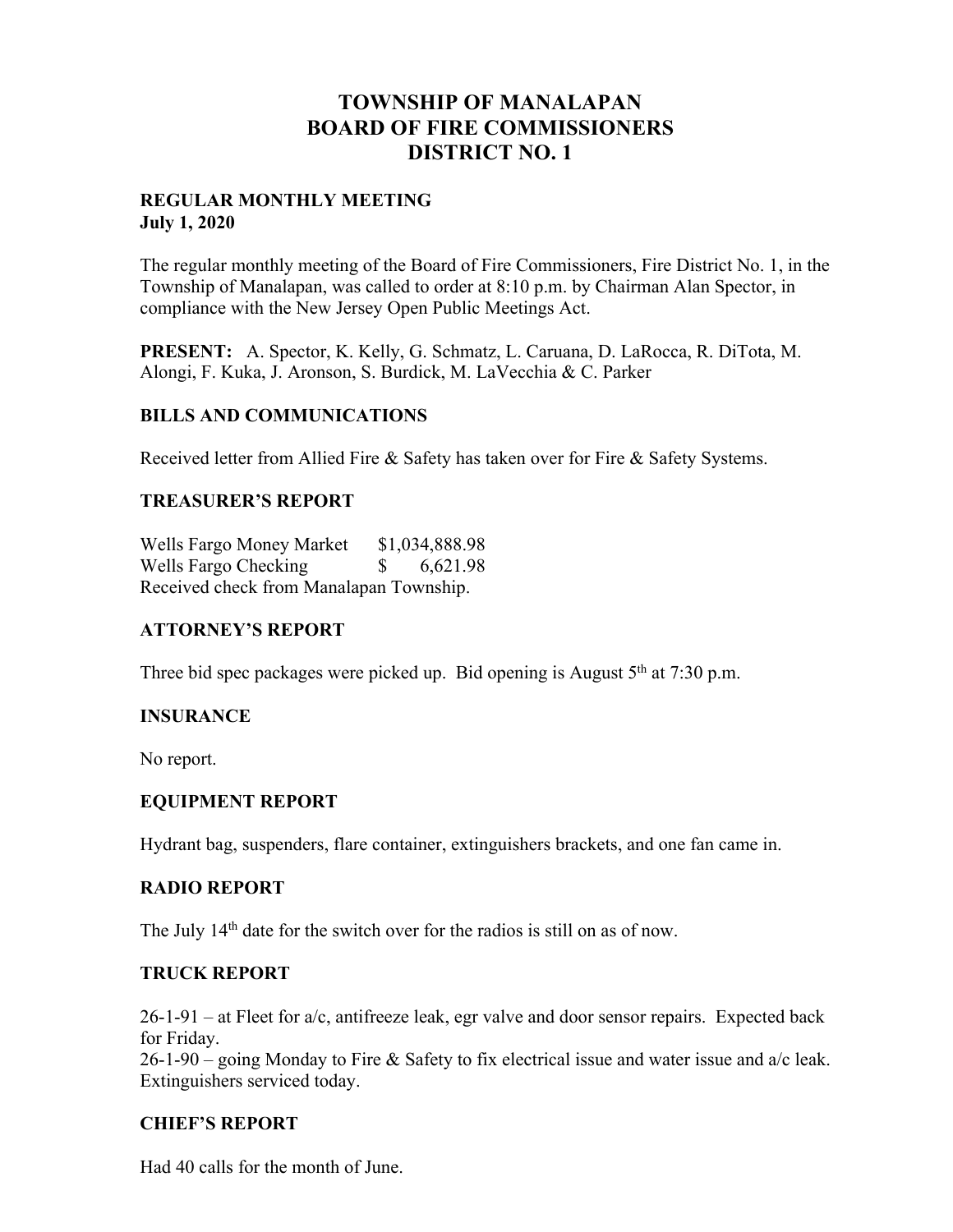## **MEMBERSHIP REPORT**

No report.

#### **ASSOCIATION REPORT**

Would like to power wash deck at the Satellite. Upgraded Wi-Fi at Satellite. Spoke to the insurance guy regarding new life insurance policies. Would like to raise Tom Ott's (custodian) salary.

## **TRUSTEES' REPORT**

No report.

## **OLD BUSINESS**

See attached.

#### **NEW BUSINESS**

Commissioner LaRocca made a motion to pay all vouchers; this was seconded by Commissioner Kelly. All voted aye.

Commissioner LaRocca made a motion for \$440 to purchase 4 first aid bags; this was seconded by Commissioner Kelly.

Commissioner LaRocca made a motion for \$200 to have the deck at the Satellite power washed; this was seconded by Commissioner Kelly.

Commissioner LaRocca made a motion to raise Tom Ott's salary to \$20 an hour; this was seconded by Commissioner Schmatz.

Commissioner LaRocca made a motion for \$600 to purchase miscellaneous tools for the trucks; this was seconded by Commissioner Kelly.

Meeting opened to the public at 8:33 p.m.

A motion was made by Commissioner Spector to adjourn; it was seconded by Commissioner Kelly and all voted aye.

Meeting adjourned at 8:35 p.m.

 Respectfully submitted, Kenneth Kelly, Clerk